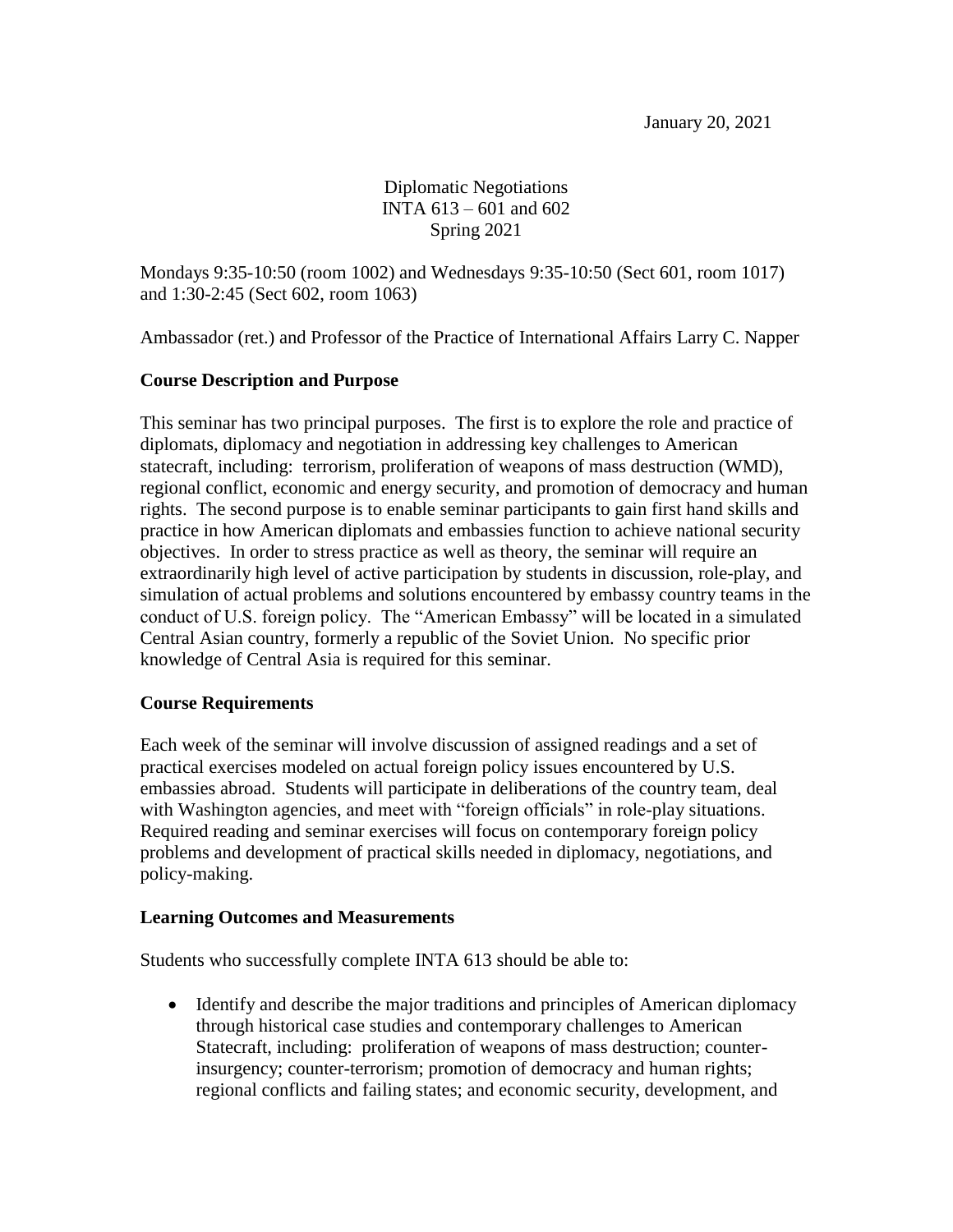energy. Primary assessments of student learning will be in-class student presentations and leadership of class discussion and two exams.

- Describe the structure of an American Embassy and analyze and explain its role in management of relations with another nation, to include persuading that nation, its elites and population to align its interests, objectives and policies with those of the United States. Primary assessment of student learning will be written assignments due most weeks of the seminar.
- Appreciate the importance of diversity and inclusion to the conduct of American diplomacy and why the full and equitable inclusion of women and historically under-represented minorities is essential to American statecraft in the  $21<sup>st</sup>$  century.
- Develop skills in diplomacy, negotiation, and policy making through simulation of a bilateral relationship between the United States and a simulated country in Central Asia. Primary assessment of student learning will be written assignments due most weeks of the seminar and participation in weekly simulations of diplomatic exchanges between the U.S. Embassy and the simulated host government.

## **Graded Assignments**

**Class Discussion Leadership**: Students in this seminar are expected to participate actively in class discussions and exercises. This means that you need to do all the reading, come to class, and have something to say regularly. Class discussion of the reading is a means to gauge how well students understand the readings and how they are thinking about them. Also, learning to communicate effectively in a professional environment is one of the most important skills to acquire at the Bush School. **Seminar members must agree to take the lead in discussion of one of the sessions of the assigned reading. Students will lead seminar discussions beginning with week 4 (February 8) of the seminar. Leadership of class discussion will count 10% of the course grade**.

**Exams**: There will be two in-class exams as additional measurements of how well students understand and can communicate effectively about the assigned course reading**. The first exam, covering the reading assigned during weeks 1-7, will be given in class on March 10. The second exam, covering the reading assigned during weeks 8- 13, will be given in class on April 21. The first exam will count 10% of the final course grade and the second exam will count 10% of the final course grade.**

**Weekly Written Assignments**: There will be a brief (usually 3 page) written assignment due during most weeks of the semester. These written assignments may consist of briefing or decision memoranda, talking points for meetings with host government officials, reports for the embassy leadership or Washington, and other forms of policy papers encountered in government. Due dates for each weekly assignment will be announced in class, normally on Monday with the paper due on Wednesday. These papers will be the basis for active student participation in a "country team" exercise on most Wednesdays of the semester. A mid-term weekly paper will count twice and the final weekly paper will count three times in the final average of grades on the written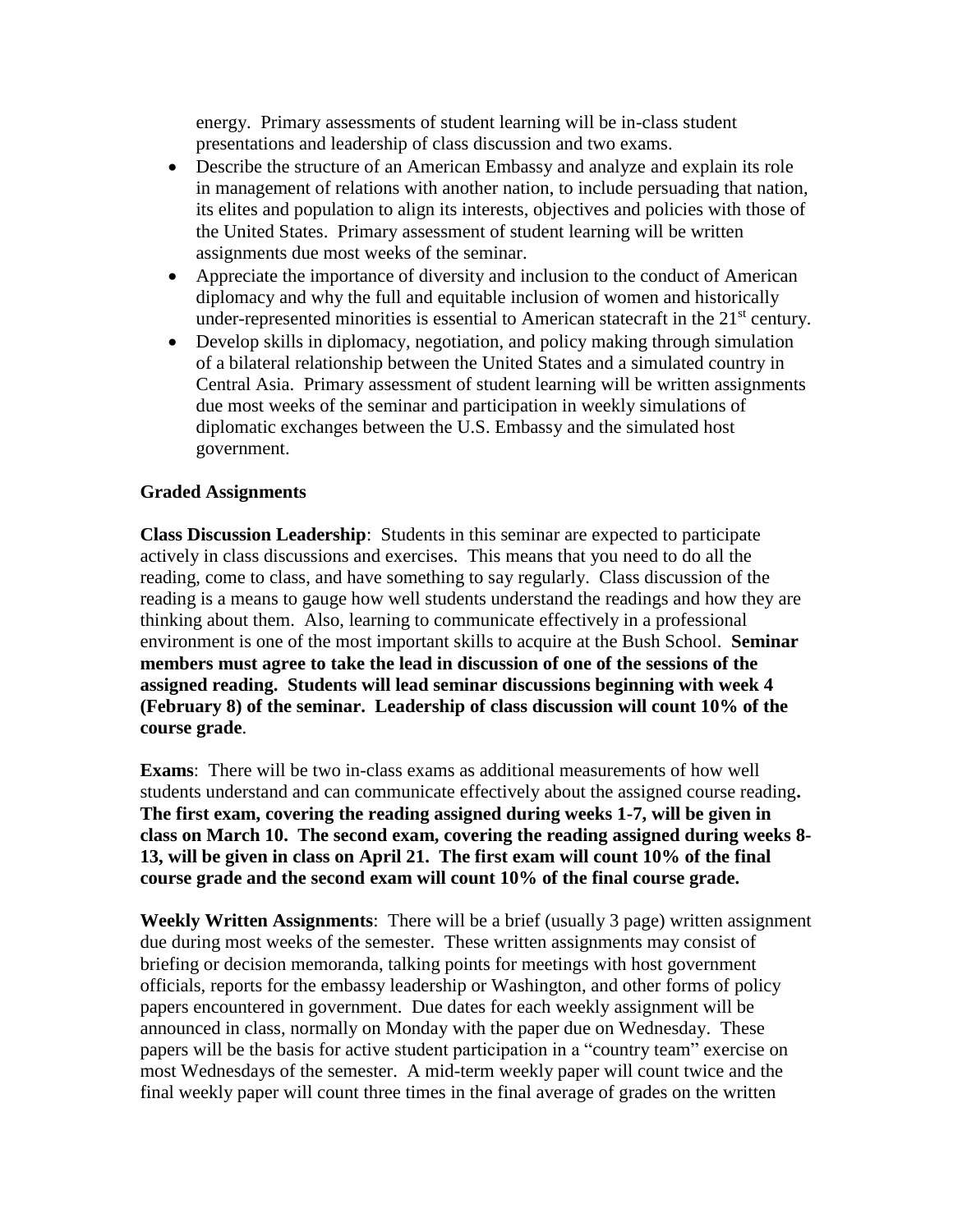## assignments. **Each student will accumulate numerous grades on these weekly written assignments, which will be averaged to yield 70% of the final course grade.**

Effective and efficient writing is essential in government and in other professional careers in public policy; therefore, technical quality of writing will play an important role in evaluation of the weekly written assignments for this class. **For the first 7 weeks of the seminar, no weekly written assignment will receive an "A" grade if it contains more than one error in English usage, grammar, spelling, punctuation, or capitalization. After week 7, no weekly written assignment will receive an "A" grade if it contains any error in English usage, grammar, spelling, punctuation, or capitalization**. I want to know how well **you write**, not how adept you are at obtaining professional proof reading that will not be available to you in the work place**. Thus, for purposes of this class, it would be considered a violation of academic integrity to have your weekly papers proof read by anyone else, including the Bush School's staff writing coordinator, until the graded paper is returned to the student by the instructor.** At that point, students are encouraged to use papers to improve their writing skills by consulting professional writing experts.

Grades for each of the course requirements will be assessed on a rising scale from 1-7 points. The average point total for the entire seminar will be used for calculating final grades as follows:

| Average Point Total of 90 or higher | A  |
|-------------------------------------|----|
| Average Point Total of 80 or higher | B. |
| Average Point Total of 70 or higher | C  |
| Average Point Total of 60 or higher | D  |
| Average Point Total below 60        |    |

# **Course Outline and Reading**

Students may wish to consider purchase of the following books. Other course readings are available online through PSEL e-reserve.

Robert B. Zoellick, America in the World: A History of U.S. Diplomacy and Foreign Policy, New York, Twelve, 2020

Pauline Kerr and Geoffrey Wiseman ed., Diplomacy in a Globalizing World: Theories and Practices, 2<sup>nd</sup> Edition New York, Oxford University Press, 2017.

William J. Burns, The Back Channel: A Memoir of American Diplomacy and the Case for its Renewal, New York, Random House, 2019.

Harry W. Kopp and John K. Naland, Career Diplomacy: Life and Work in the U.S. Foreign Service 3<sup>rd</sup> ed., Washington D.C., Georgetown University Press, 2017.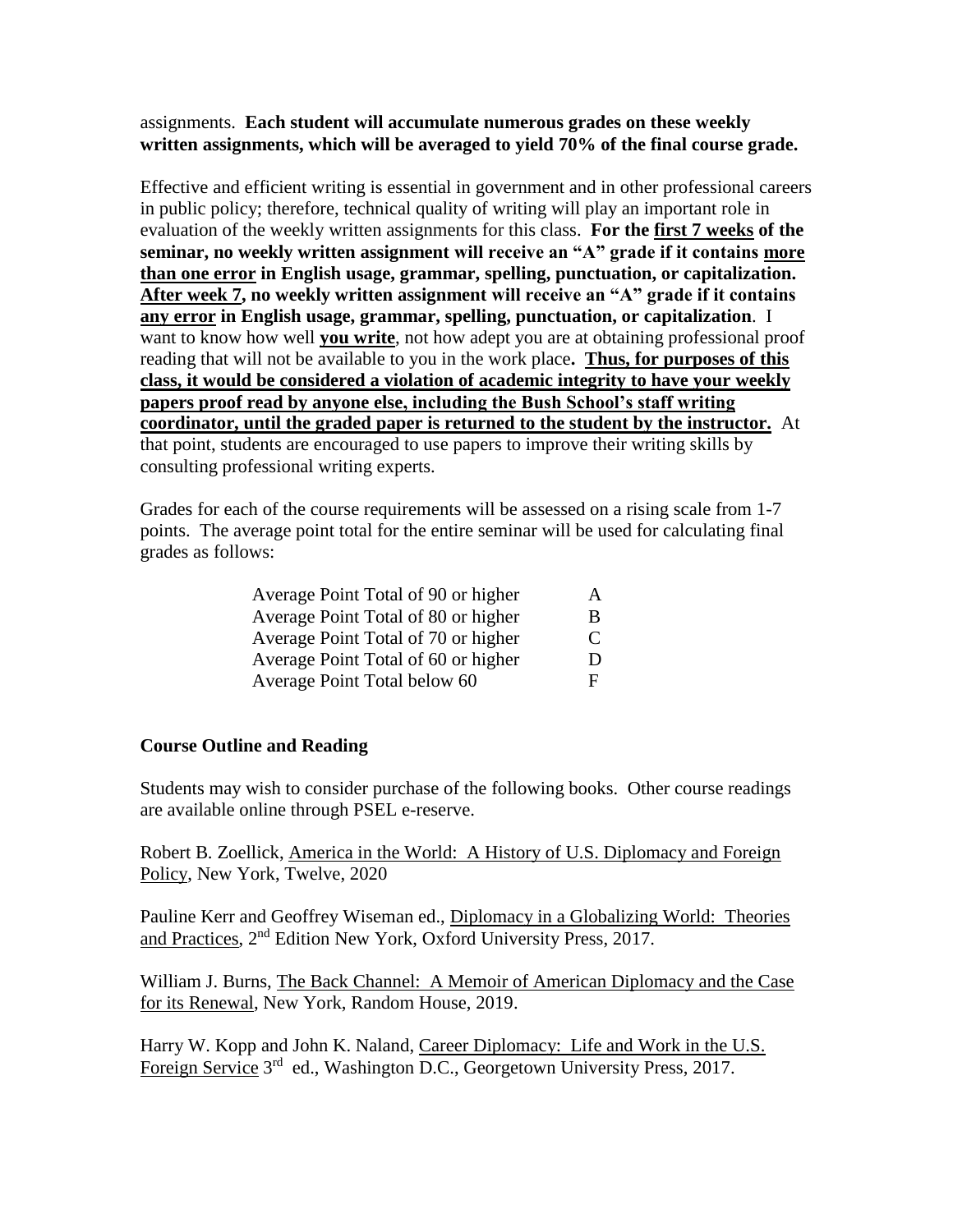### **Week 1 – January 20: Introduction to the Seminar**

Reading Assignments:

# **Note: The readings by Precht and Sardar Aziz will be the subject of the first written assignment which will be tasked on January 25 and due January 27.**

Zoellick, America in the World, "Introduction: America's First Diplomat", pp. 1-14.

Burns, The Back Channel, pp. 3-13.

The President's Letter to U.S. Ambassadors, 4 pages.

Background Notes on "**Brazoristan",** 9 pages**.**

Max H. Bazerman and Margaret A. Neale, Negotiating Rationally, The Free Press, New York, 1992, pp. 67-76.

Roger Fisher, William Ury, and Bruce Patton, Getting to Yes: Negotiating Agreement Without Giving In, 2<sup>nd</sup> Edition, Penguin Books, New York, 1992, pp. 56-80.

Raymond Cohen, "Diplomacy through the Ages", in Kerr and Wiseman, Diplomacy in a Globalizing World  $2<sup>nd</sup>$  edition, pp. 21-36.

Henry Precht, A Diplomat's Progress: Ten Tales of Adventure in and around the Middle East, Williams and Co., Savannah, Ga., 2005, pp. 83-102.

Sardar Aziz, "The U.S.-Kurdish Relationship in Iraq After Syria," The Washington Institute, December 3, 2019, pp. 1-7.

## **Week 2 January 25 and 27: Management of American Statecraft: Searching for Doctrines**

Reading Assignments:

Zoellick, America in the World, Chapter 18, "Five Traditions of American Diplomacy" pp. 443-461.

Burns, The Back Channel, pp. 15-42.

National Security Strategy of the United States, December 2017, pp. 1-55, [www.whitehouse.gov.](http://www.whitehouse.gov/), for this week read President's introductory letter, table of contents, introduction pp. 1-4, and conclusion, p.55.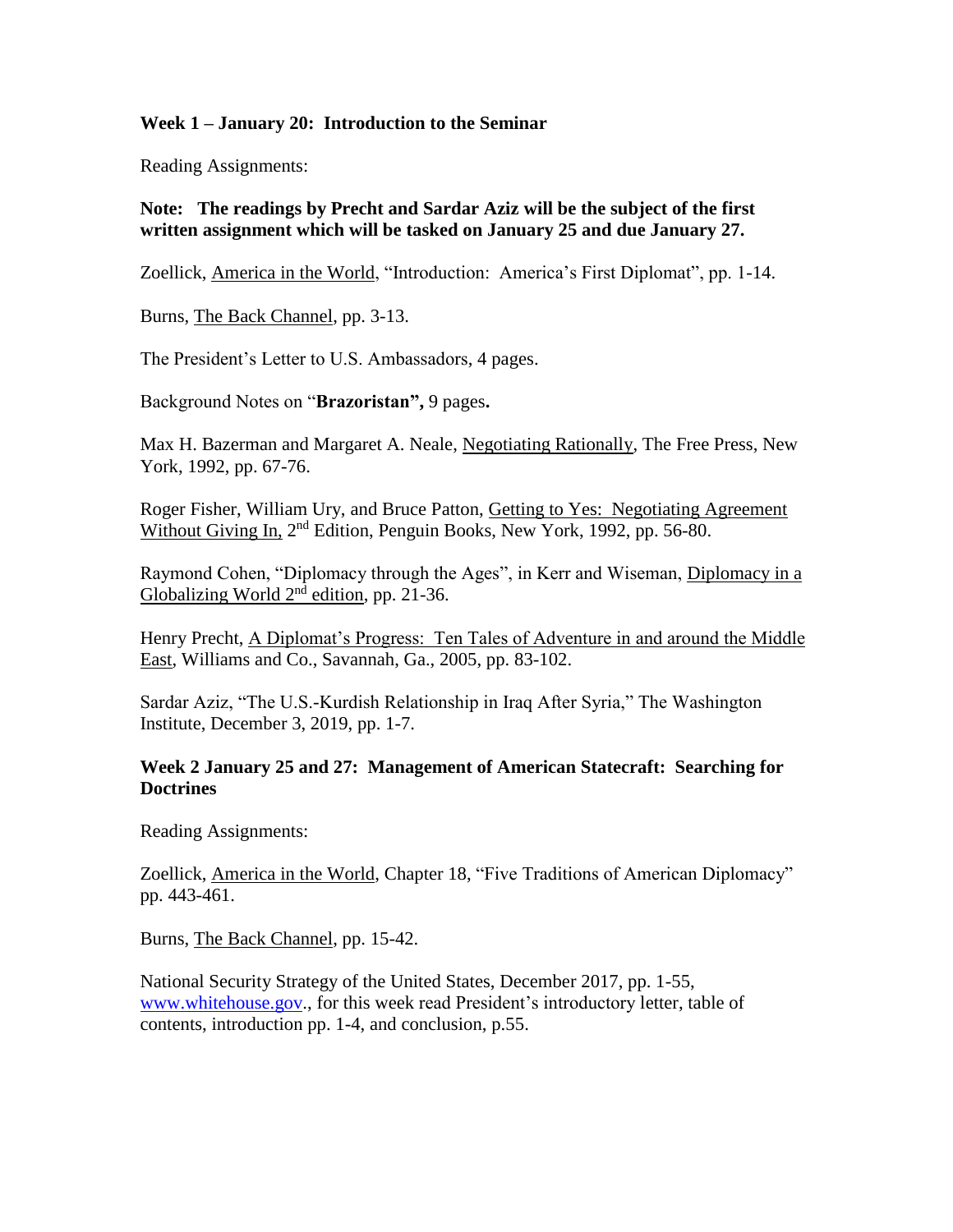National Security Strategy of the United States, February 2015, pp. 1-29, for this week, read the President's introductory letter, table of contents, introduction pp. 1-5, and conclusion, p. 29.

"The Role and Importance of the National Security Advisor," Stephen J. Hadley, former National Security Adviser Under President George W. Bush, Address at the Scowcroft Legacy Conference, Sponsored by the Scowcroft Institute of International Affairs, Bush School of Government and Public Service, Texas A&M University, April 26, 2016, pp. 1-11.

David M. Edelstein and Ronald R. Krebs, "Delusions of Grand Strategy: The Problem with Washington's Planning Obsession," *Foreign Affairs*, November/December 2015, pp. 109-116.

Randy Schweller, "Three Cheers for Trump's Foreign Policy: What the Establishment Misses", *Foreign Affairs*, September/October 2018, pp. 133-143.

Ivo H. Daalder and James M. Lindsay, "The Committee to Save the World Order: America's Allies Must Step up as America Steps Down," *Foreign Affairs*, November/December 2018, pp. 72-83.

Graham Allison, "The Myth of the Liberal Order: From Historical Accident to Conventional Wisdom", *Foreign Affairs*, July/August 2018, pp. 124-133.

# *Recommended Additional Reading*

James Steinberg, "Preventive Force in US National Security Strategy," *Survival*, Winter 2005-06, pp. 55-72.

Alan K. Henrikson, "United States Contemporary Diplomacy: Implementing a Policy of Engagement," in Kerr and Wiseman, Diplomacy in a Globalizing World 2<sup>nd</sup> edition, pp. 269-288 (in 1<sup>st</sup> edition pp. 265-281).

Ivo H. Daalder and I.M. Destler, "In the Shadow of the Oval Office: The Next National Security Advisor," *Foreign Affairs*, January/February 2009, pp. 114-129.

# **Week 3 – February 1 and 3: Management of American Statecraft – Diplomats, Diplomacy, the State Department and U.S. Embassies**

Reading Assignments:

Burns, The Back Channel, pp. 43-81 and 430-434.

Nicholas Burns, Marc Grossman, and Marcie Ries, "A U.S. Diplomatic Service for the 21<sup>st</sup> Century," Report of the American Diplomacy Project, Harvard Kennedy School,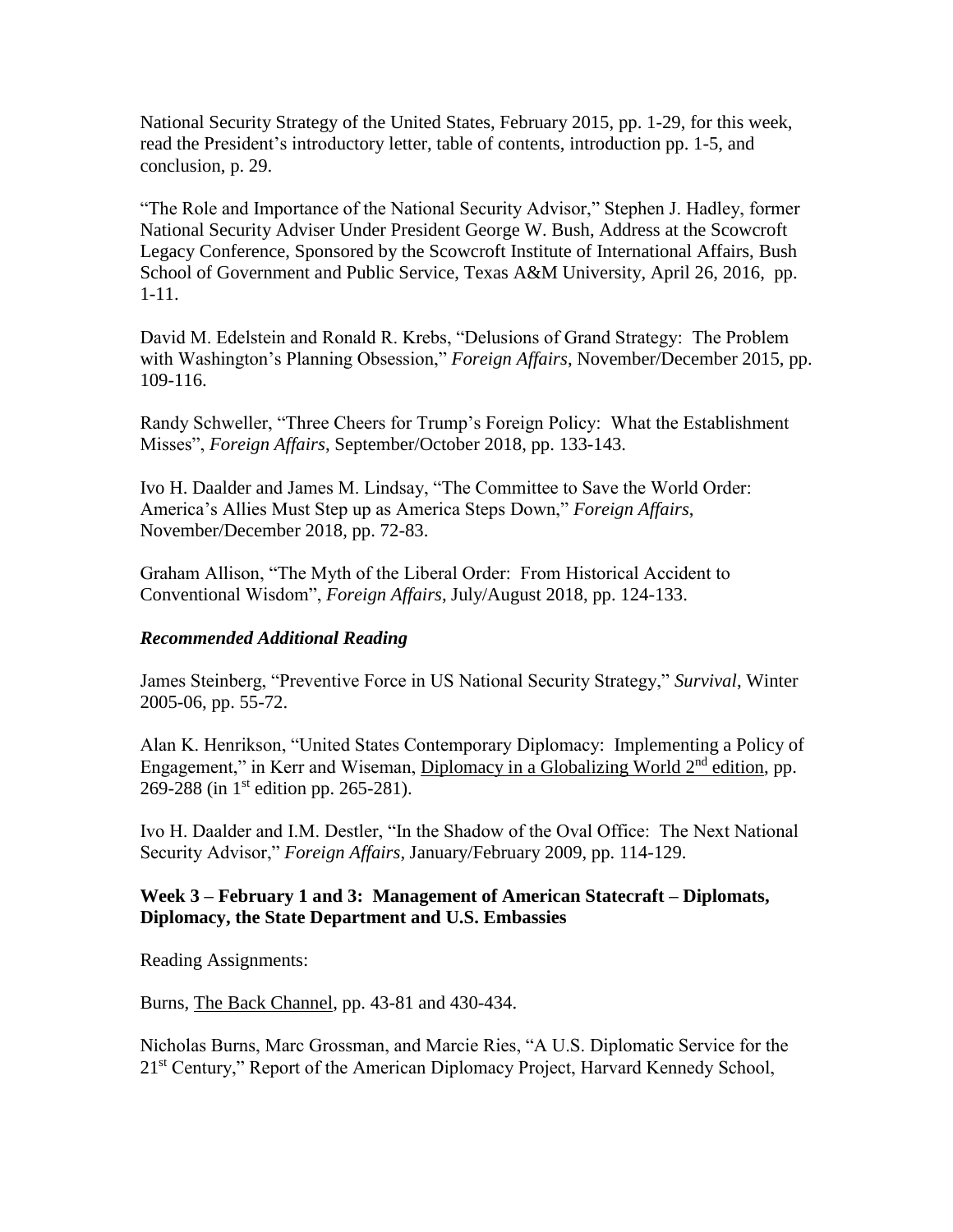Belfer Center for Science and International Affairs. For this week, read Executive Summary, pp 3-8 and 25-28.

Kip Whittington, "The Color of Diplomacy: A U.S. Diplomat on Race and the Foreign Service," *War on the Rocks*, July 30, 2020, pp 1-14.

"Changing the Risk Paradigm for U.S. Diplomats", A Report and Proposal for Change by the American Academy of Diplomacy and the UNA Chapman Cox Foundation, January 2021, Executive Summary, pp. 5-8. If possible, read body of report, pp. 9-18.

Nicholas Burns and Ryan C. Crocker, "Dismantling the Foreign Service", *New York Times*, November 27, 2017, 3 pages,

Harry W. Kopp and John K. Naland, Career Diplomacy: Life and Work in the US Foreign Service 3<sup>rd</sup> edition, pp. 73-99.

Dan Lawton and John C. Gannon, "The Art of Political Reporting," *The Foreign Service Journal*, July-August 2014, pp. 22-37.

William Zartman, "Diplomacy as Negotiation and Mediation," in Kerr and Wiseman, Diplomacy in a Globalizing World 2<sup>nd</sup> edition, pp. 110-126.

Newt Gingrich, "Rogue State Department," *Foreign Policy*, July/August 2003, 8 pages.

Morton I. Abramowitz and Leslie H. Gelb, "In Defense of Striped Pants," *The National Interest,* Spring 2005, 6 pages.

#### *Recommended Additional Reading*

Brian Hocking, "The Ministry of Foreign Affairs and the National Diplomatic System," in Kerr and Wiseman, Diplomacy in a Globalizing World 2<sup>nd</sup> edition, pp. 129-150.

# **Week 4 – February 8 and 10: Architects and Architecture**

Reading Assignments:

Burns, The Back Channel, pp. 82-111 and 435-446.

Zoellick, America in the World, Chapter 1, Alexander Hamilton: Architect of American Power, pp. 16-26 and Chapter 11, Architects of the American Alliance System, pp. 240- 290.

Burns, Grossman, and Ries, A U.S. Diplomatic Service for the 21<sup>st</sup> Century, "Redefine the Mission and Mandate of the U.S. Foreign Service", pp. 10-13.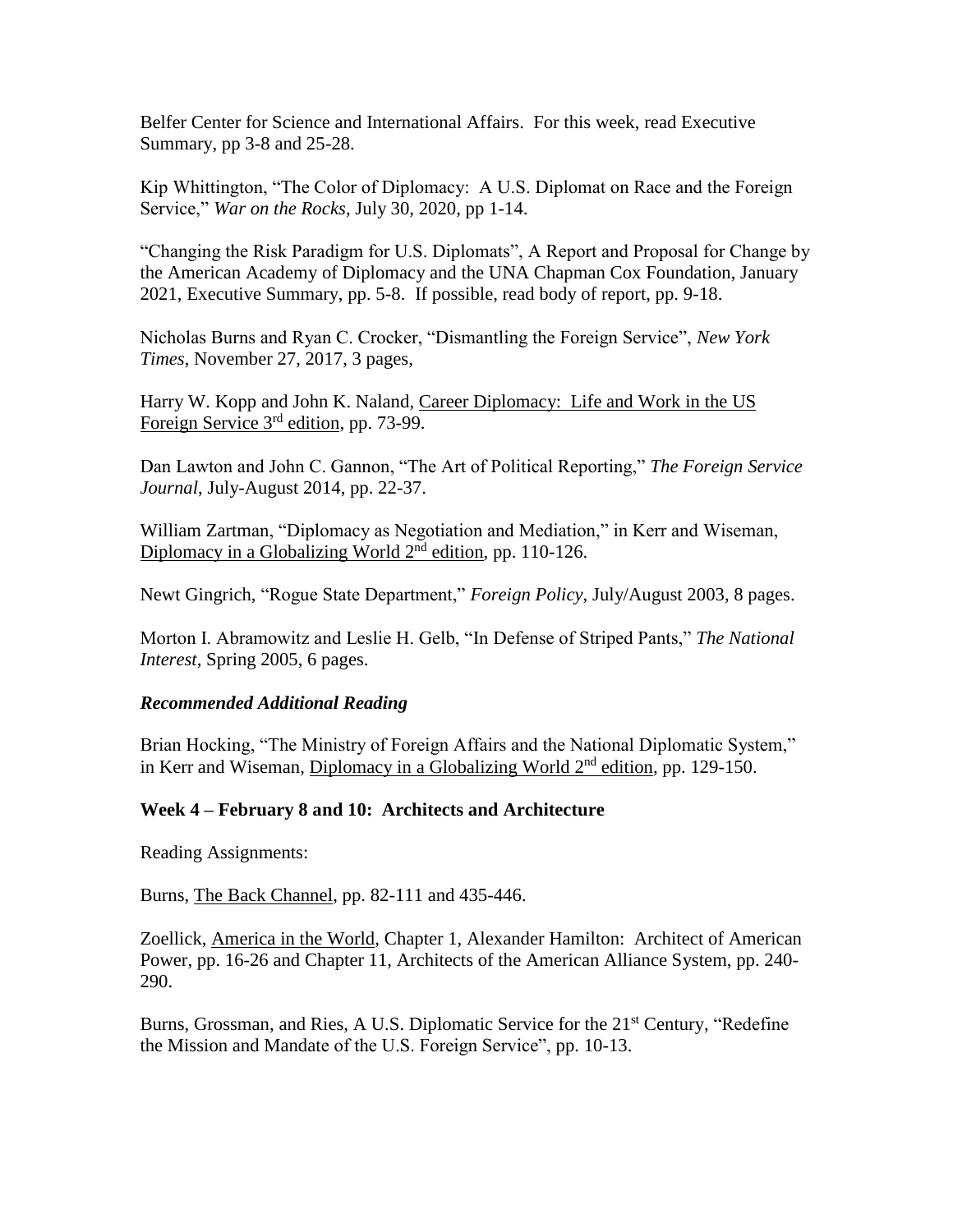Barry R. Posen, Restraint: A New Foundation for U.S. Grand Strategy, Ithaca, N.Y., Cornell University Press, 2014, pp. 135-175.

## *Recommended Additional Reading*

Barry R. Posen, "Command of the Commons: The Military Foundations of U.S. Hegemony," *International Security*, Summer, 2003, pp. 5-46.

Andrew J. Bacevich, "Ending Endless War: A Pragmatic Military Strategy, *Foreign Affairs*, September/October, 2016, pp. 36-44

## **Week 5 – February 15 and 17: Managing Change and Shaping the Future**

Reading Assignments:

Zoellick, America in the World, Chapter 2, Thomas Jefferson: The Futurist, pp. 28-46 and Chapter 12, Vannevar Bush: Inventor of the Future, pp. 291-314.

Burns, The Back Channel, pp. 112-146 and 447-456.

Council on Foreign Relations Independent Task Force #77, "Innovation and National Security: Keeping Our Edge, September 2019. Executive Summary and Introduction, pp. 2-12 and Recommendations, pp. 53-75.

"An Intelligence Agenda for a New Administration" Harvard Kennedy School, Belfer Center for Science and International Affairs, December 2020, pp. 1-8.

Burns, Grossman and Ries, A U.S. Diplomatic Service for the 21<sup>st</sup> Century, Revise the Foreign Service Act, pp. 16-19.

Joshua Rovner, Fixing the Facts: National Security and the Politics of Intelligence, Cornell University Press, Ithaca, NY, 2011, pp. 185-204, appendix A and Appendix B.

#### *Recommended Additional Reading*

CFR Task Force, "Innovation and National Security," Findings, pp. 13-52.

Kopp and Naland, Career Diplomacy 3<sup>rd</sup> edition, pp. 144-162.

Jennifer E. Sims, "Diplomacy and Intelligence," in Kerr and Wiseman, Diplomacy in a Globalizing World 1<sup>st</sup> edition, pp. 244-261. (NOTE: This selection appears only in **the 1st edition of Kerr and Wiseman, which is on book reserve in PSEL Library)**

Amy B. Zegart, Spying Blind: The CIA, the FBI, and the Origins of 9/11, Princeton University Press, Princeton, 2007, pp 1-14 and 169-197.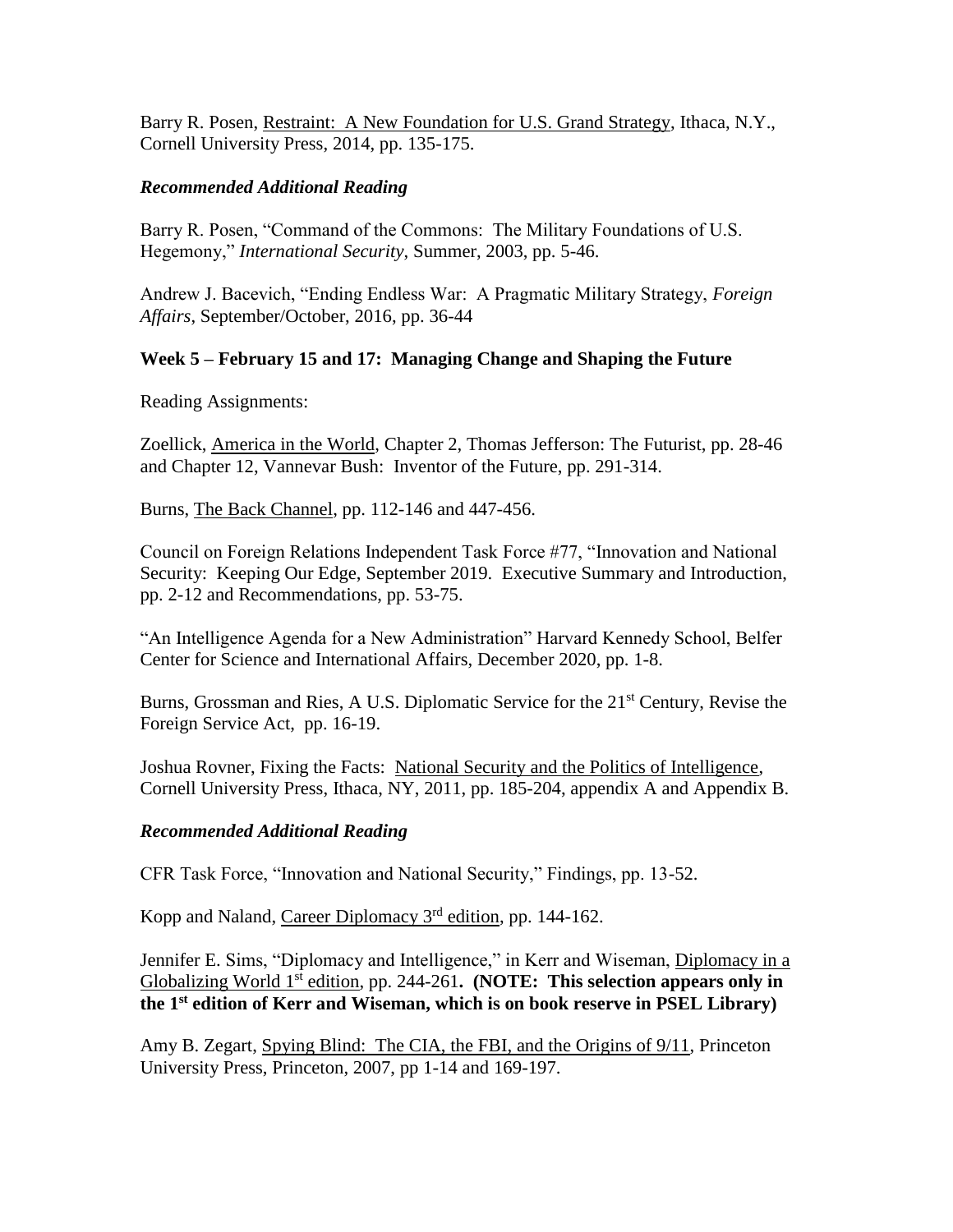## **Week 6 – February 22 and 24: American Realism**

Reading Assignments:

Zoellick, America in the World, Chapter 3, John Quincy Adams and Henry Clay: American Realism and the American System, pp. 47-68 and Chapter 15, Richard Nixon and Henry Kissinger, American Realpolitik, pp, 363-390.

Burns, Grossman and Ries, A U.S. Diplomatic Service for the 21<sup>st</sup> Century, Change the Culture, pp. 20-24.

The Iran Nuclear Deal: A Definitive Guide, Belfer Center for Science and International Affairs, Harvard Kennedy School, August 2015, pp. 1-67. **All students should read the Executive Summary, pp. 4-16**. Students with special interest in non-proliferation and/or the Iran Nuclear Deal should read the entire report.

Michael R. Pompeo, "Confronting Iran: The Trump Administration's Strategy," *Foreign Affairs*, November/December 2018, pp. 60-70.

Wendy R. Sherman, How We Got the Iran Nuclear Deal and Why We'll Miss It", *Foreign Affairs*, September/October 2018, pp. 186-197.

Jacques E. C. Hymans, "Botching the Bomb: Why Nuclear Weapons Programs Often Fail on Their Own – and Why Iran's Might Too," *Foreign Affairs*, May/June 2012, pp. 44-53.

Kenneth N. Waltz, "Why Iran Should Get the Bomb: Nuclear Balancing Would Mean Stability," *Foreign Affairs,* July/August 2012, pp. 2-5.

Robert Jervis, "Getting to Yes with Iran: The Challenges to Coercive Diplomacy," *Foreign Affairs*, January/February 2013, pp. 105-115.

Rose Gottemoeller, "The Evolution of Sanctions in Practice and Theory," *Survival,* Winter 2007-08, pp. 99-110.

#### *Recommended Additional Reading*

David Albright and Corey Hinderstein, "Unraveling the A.Q. Khan and Future Proliferation Networks," *The Washington Quarterly*, Spring 2005, pp. 111-128.

Andrew C. Winner, "The Proliferation Security Initiative: The New Face of Interdiction," *The Washington Quarterly*, Spring 2005, pp. 129-143.

Rose Gottemoeller, "Cooperative Threat Reduction beyond Russia," *The Washington Quarterly*, Spring 2005, pp. 145-158.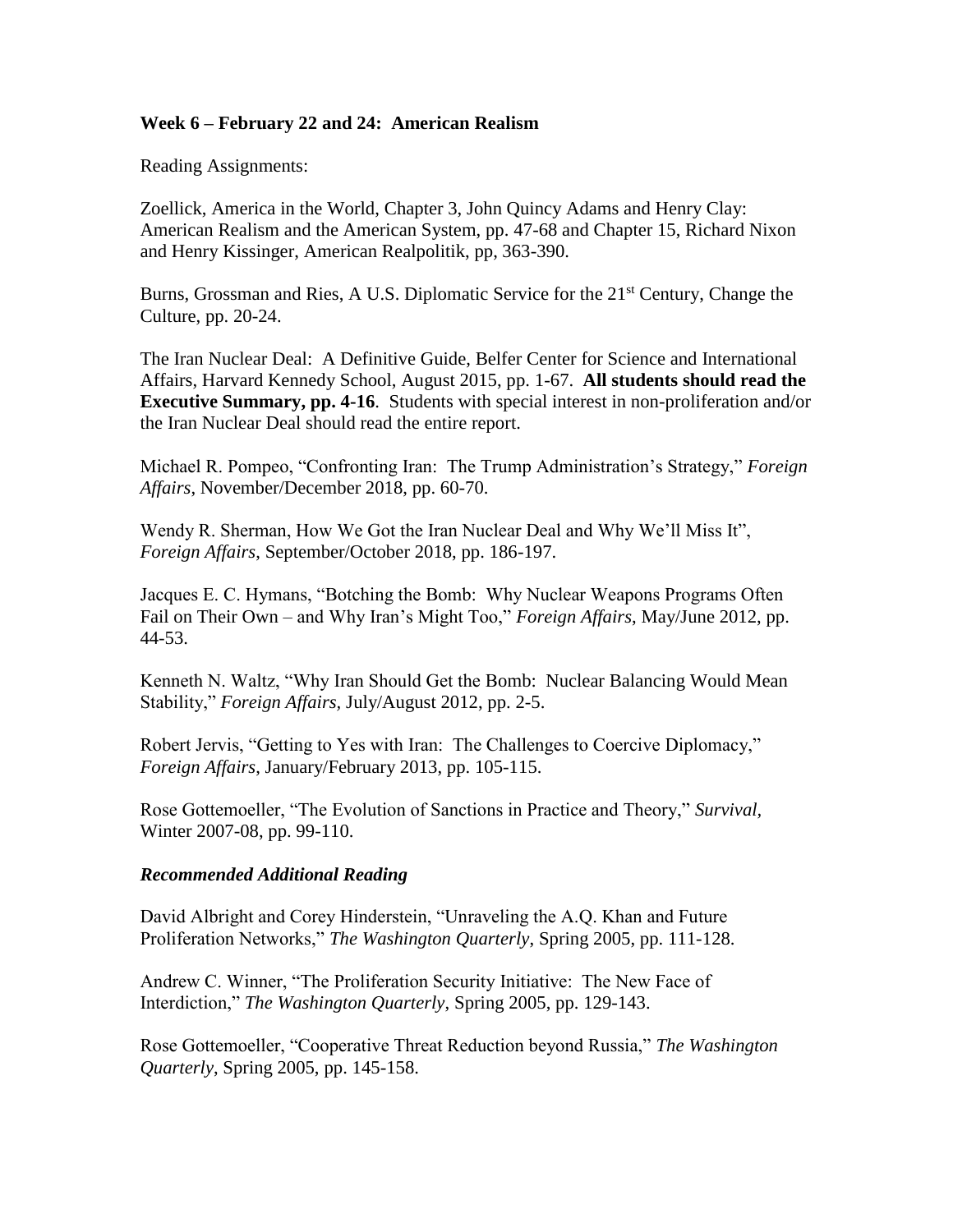## **Week 7 – March 1 and 3: America and War: Winning and Losing**

Reading Assignments:

Zoellick, America in the World, Chapter 4, Abraham Lincoln and William Seward: Pragmatic Unionists, pp. 69-93 and Chapter 14, Lyndon Johnson: Learning from Defeat, pp. 338-362.

Burns, The Back Channel, pp. 147-199.

Burns, Grossman and Ries, A U.S. Diplomatic Service for the 21<sup>st</sup> Century, Professional Education and Training Should Be Top Priorities, pp. 29-35.

Kopp and Naland, Career Diplomacy, pp. 93-117.

Max Boot, "More Small Wars: Counterinsurgency is Here to Stay", *Foreign Affairs*, November/December 2014, pp. 5-14.

Richard K. Betts, "Pick Your Battles: Ending America's Era of Permanent War", *Foreign Affairs*, November/December 2014, pp. 15-24.

Edward D. Mansfield and Jack Snyder, "Prone to Violence: The Paradox of the Democratic Peace," *The National Interest*, Winter 2005/06, pp. 39-45.

U.S. Army/Marine Corps Counterinsurgency Field Manual, University of Chicago Press, 2007, Introduction by Sarah Sewall, pp. xxi-xliii, and "Paradoxes of Counterinsurgency Operations," pp. 47-52.

Edward N. Luttwak, "Dead End: Counterinsurgency Warfare as Military Malpractice," *Harpers Magazine*, February 2007, pp. 33-42.

William R. Polk, Violent Politics: A History of Insurgency, Terrorism, and Guerilla War From the American Revolution to Iraq, Harper Collins, 2007, Introduction, pp. xiiv-xxvi, and Conclusion: The Very Expensive School, pp. 202-223.

#### *Recommended Additional Reading*

Fred Kaplan, "The End of the Age of Petraeus," *Foreign Affairs*, January/February 2013, pp. 75-90.

H.R. McMaster, "On War: Lessons to be Learned", *Survival*, February/March 2008, pp. 19-30.

Daniel L. Byman, "Friends Like These: Counterinsurgency and the War on Terrorism," *International Security*, Fall 2006, pp. 79-115.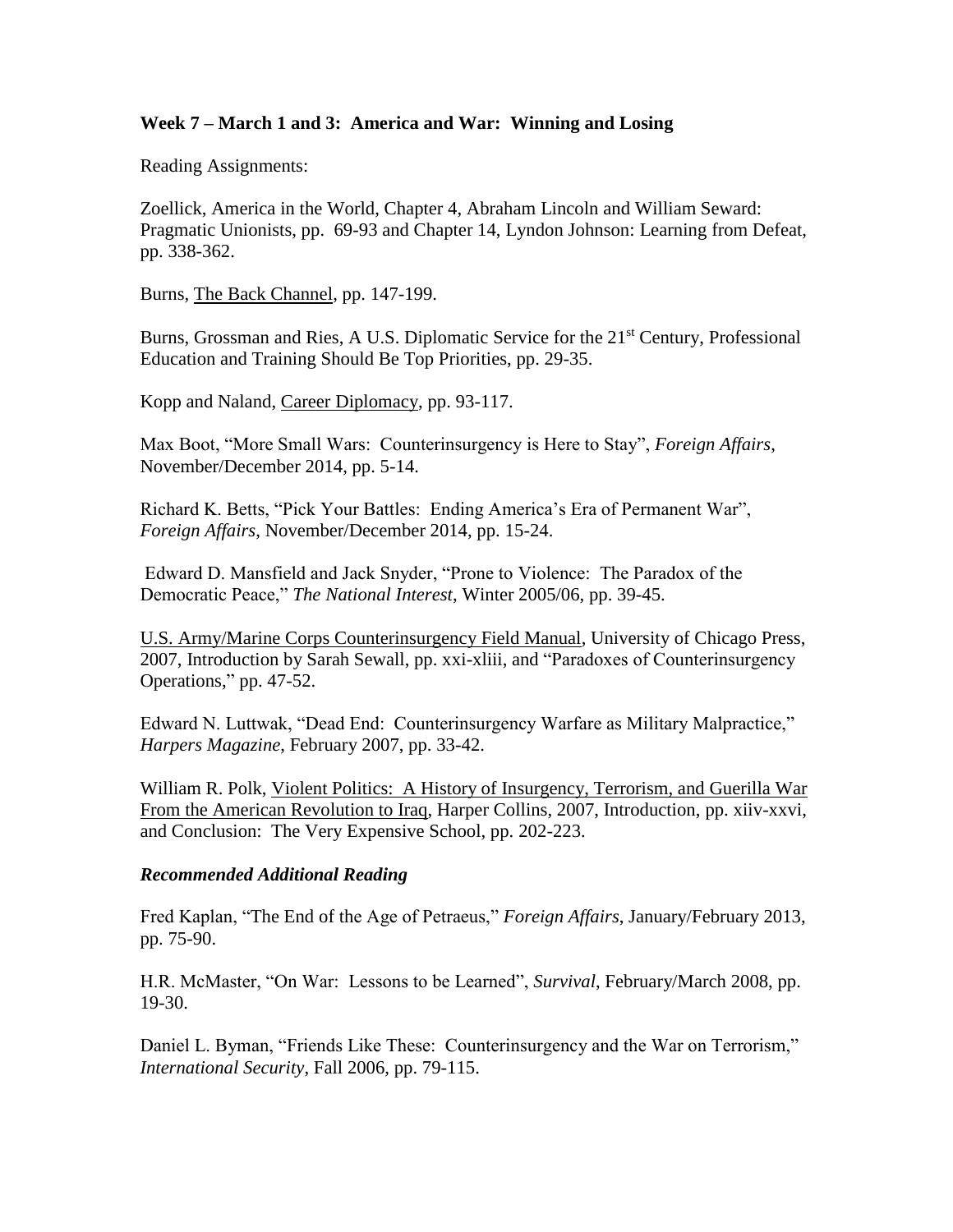# **Week 8 – March 8 and 10: The Search for Global Order**

Reading Assignments:

Zoellick, America in the World, Chapter 7, Woodrow Wilson: The Political Scientist Abroad, pp. 134-165 and Chapter 17 George H.W. Bush: Alliance Leader, 418-442.

Burns, The Back Channel, pp. 200-242 and 457-459.

Burns, Grossman and Ries, A U.S. Diplomatic Service for the 21<sup>st</sup> Century, Make the Personnel System More Modern and Flexible, pp. 36-40

Stephen M. Walt, "ISIS as a Revolutionary State: New Twist on an Old Story," *Foreign Affairs*, November/December 2015, pp. 42-51.

Robert Malley and Jon Finer, "The Long Shadow of 9/11: How Counterterrorism Warps U.S. Foreign Policy," *Foreign Affairs*, July/August 2018, pp. 58-69.

Daniel Byman, "U.S. Counter-terrorism Options: A Taxonomy," *Survival*, Autumn 2007, pp. 121-150.

#### *Recommended Additional Reading*

Philip H. Gordon, "Winning the Right War," *Survival*, Winter 2005-06, pp. 17-46

#### **Week 9 – March 15 and 17: Power and Ideals**

Reading Assignments:

Zoellick, America in the World, Chapter 6, Theodore Roosevelt: Balancer of Power, pp. 112-133 and Chapter 16, Ronald Reagan: The Revivalist, pp. 391-416.

Burns, The Back Channel, pp. 243-292.

Burns, Grossman, and Ries, A U.S. Diplomatic Service for the 21<sup>st</sup> Century, Adapt to the New World of Work with Mid-Level Entry, pp. 41-43.

Francis Fukuyama, "The New Tribalism and the Crisis of Democracy," *Foreign Affairs*, September/October 2018, pp. 90-114.

Stephen Kotkin, "Realist World: The Players Change but the Game Remains," *Foreign Affairs*, July/August 2018, pp. 10-15.

Daniel Deudney and G. John Ikenberry, "Liberal World: The Resilient Order," *Foreign Affairs*, July/August 2018, pp. 16-24.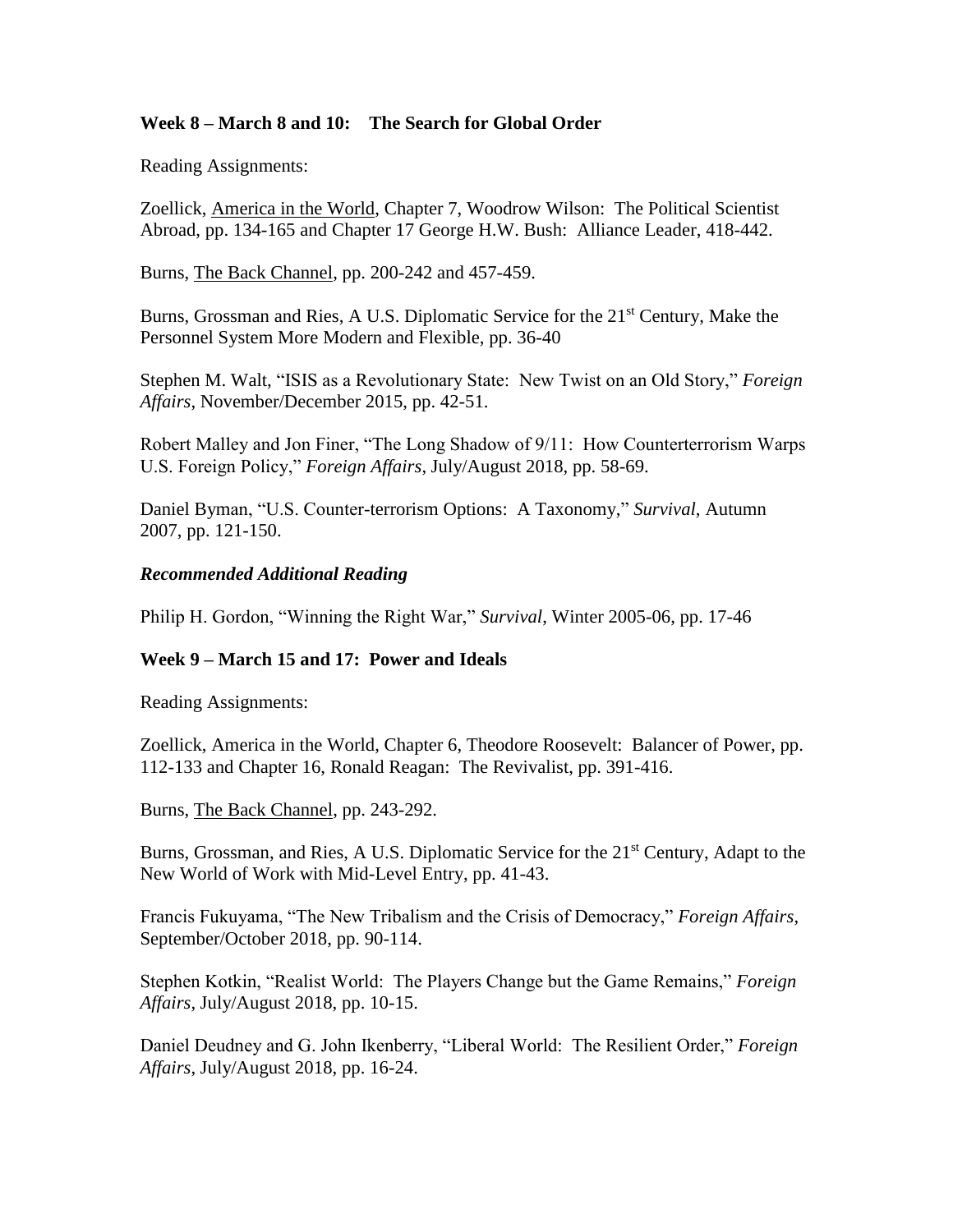Amy Chua, Tribal World: Group Identity is All," *Foreign Affairs*, July/August 2018, pp. 25-33.

### *Recommended Additional Reading*

Samuel P. Huntington, "The Clash of Civilizations" *Foreign Affairs*, Summer 1993, pp.22-49.

Francis Fukuyama, "The End of History?" *The National Interest*, Summer, 1989. 15 pages.

John J. Mearsheimer, The Tragedy of Great Power Politics, W.W. Norton, New York, 2001, pp. 360-402.

Fareed Zakaria, "The Rise of Illiberal Democracy," *Foreign Affairs*, November/December 1997, pp. 22-43.

Robert Kagan, "The Great Unwashed: Why Democracy Must Remain America's Goal Abroad," *The New Republic*, July 7 & 14, 2003, pp. 27-37.

## **Week 10– March 22 and 24: Crisis Avoidance and Crisis Management**

Reading Assignments:

Zoellick, America in the World, Chapter 8 Charles Evans Hughes and the Washington Naval Conference, pp. 168-198 and Chapter 13, John F. Kennedy: The Crisis Manager, pp. 315-337.

Burns, The Back Channel, pp. 293-336 and 466-469.

Burns, Grossman, and Ries, A U.S. Diplomatic Service for the 21<sup>st</sup> Century, Establish a Diplomatic Reserve Corps, pp. 44-48.

Robert Kagan, The Return of History and the End of Dreams, Alfred A. Knopf, New York, 2008, pp. 53-80 and 97-105.

Charles Kupchan, "Minor League, Major Problems: The Case Against a League of Democracies," *Foreign Affairs*, November/December 2008, pp. 96-109.

# **Week 11 – March 29 and 31: International Law and Regional Conflict**

Reading Assignments:

Zoellick, America in the World, Chapter 9, Elihu Root: International Law, pp. 199-218.

Burns, The Back Channel, pp. 337-387 and 460-465.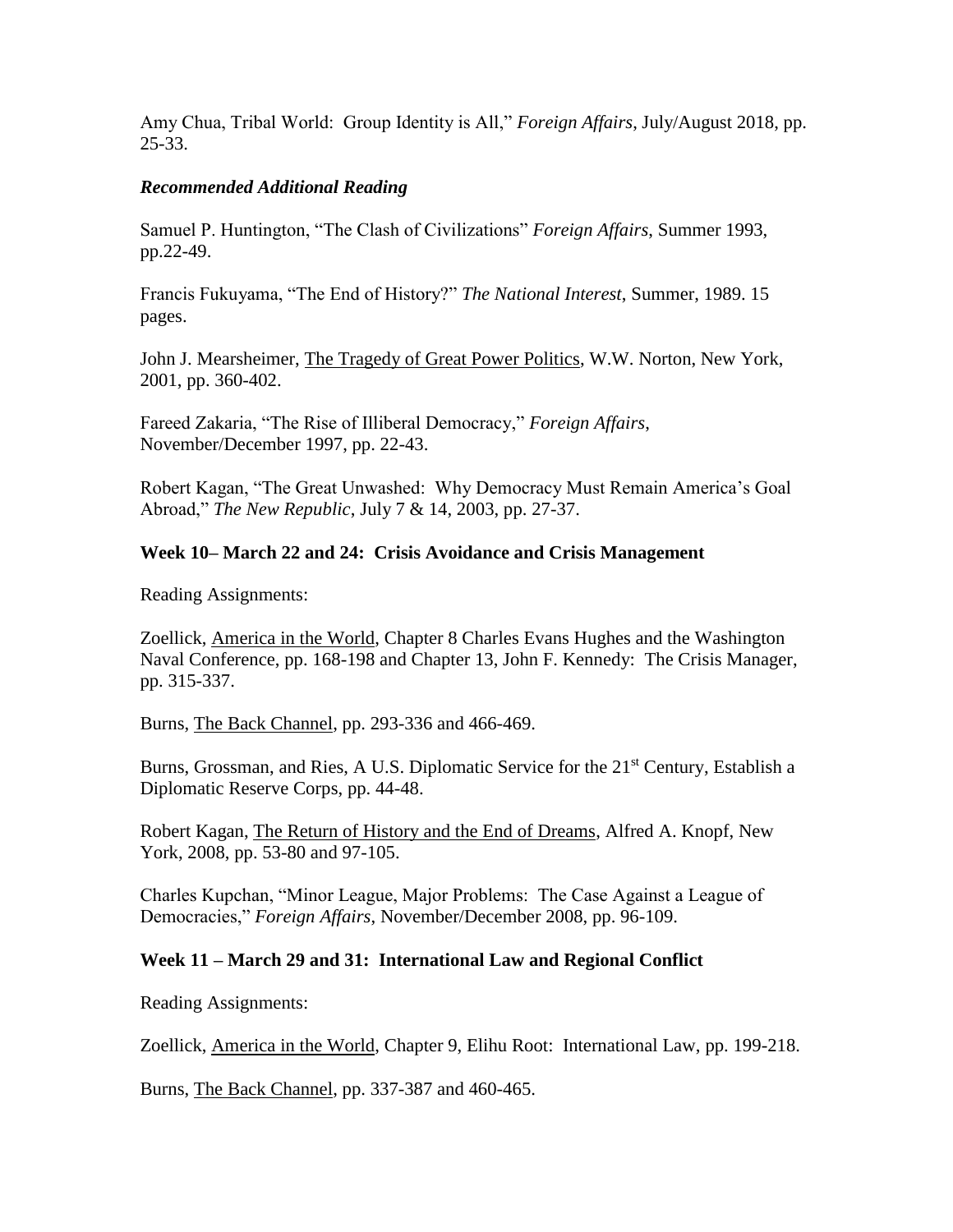Burns, Grossman, and Ries, A U.S. Diplomatic Service for the 21<sup>st</sup> Century, Create a Stronger, More Nonpartisan Foreign Service, pp. 49-52

Richard Haass, "How a World Order Ends and What Comes in its Wake," *Foreign Affairs*, January/February 2019, pp. 22-30.

Victor Cha and Katrin Fraser Katz, "The Right Way to Coerce North Korea," *Foreign Affairs*, May/June 2018, pp. 87-100.

Robert Jervis and Mira Rapp-Hooper, "Perception and Misperception on the Korean Peninsula: How Unwanted Wars Begin," *Foreign Affairs*, May/June 2018, pp. 103-117.

Nassim Nicholas Taleb and Gregory F. Treverton, "The Calm Before the Storm: Why Volatility Signals Stability, and Vice Versa", *Foreign Affairs*, January/February 2015, pp. 84-95.

Jon Western and Joshua S. Goldstein, "Humanitarian Intervention Comes of Age: Lessons from Somalia to Libya," *Foreign Affairs*, November/December 2011, pp. 48-59.

Benjamin A. Valentino, "The True Cost of Humanitarian Intervention: The Hard Truth About a Noble Notion," *Foreign Affairs*, November/December 2011, pp. 60-73.

## *Recommended Additional Reading*

Michael Crawford and Jami Miscik, "The Rise of Mezzanine Rulers: The New Frontier for International Law," *Foreign Affairs*, November/December 2010, pp. 123-132.

Michael J. Mazarr, "The Rise and Fall of the Failed-State Paradigm," *Foreign Affairs,* January/February 2014, pp. 113-121.

Steven D. Krasner, "Sharing Sovereignty: New Institutions for Collapsed and Failing States," *International Security*, Fall, 2004, pp. 85-120.

James D. Fearon and David D. Laitin, "Neotrusteeship and the Problem of Weak States", *International Security*, Spring 2004, pp. 5-43.

#### **Week 12 – April 5 and 7: American Economic Statecraft**

Reading Assignments:

Zoellick, America in the World, Chapter 5, John Hay: The Open Door, pp. 96-111 and Chapter 10, and Cordell Hull, Reciprocal Trade, pp. 219-237.

Paul Collier, The Bottom Billion: Why the Poorest Countries are Failing and What Can be Done About It, Oxford University Press, Oxford, 2007, pp. 1-13 and 175-195.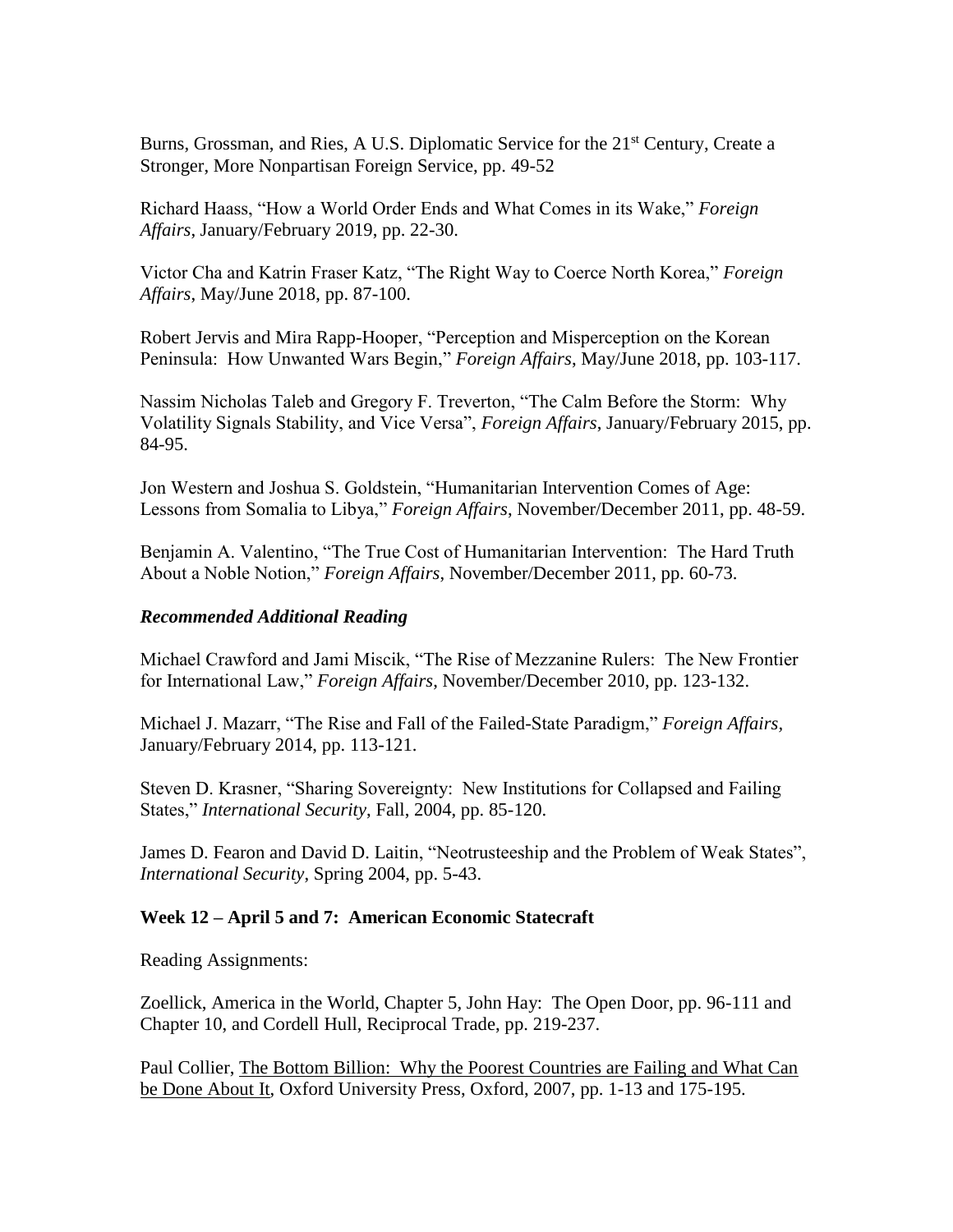Steven Radelet, Prosperity Rising: The Success of Global Development – and How to Keep it Going," *Foreign Affairs*, January/February 2016, pp. 85-95.

Robert D. Blackwill and Jennifer M. Harris, War by Other Means: Geoeconomics and Statecraft, Cambridge Mass., The Belknap Press of Harvard University Press, pp. 220- 257.

Robert Inglehart, "Inequality and Modernization: Why Equality is Likely to Make a Comeback," *Foreign Affairs*, January/February 2016, pp. 2-10.

Steven Woolcock, "Economic Diplomacy," in Kerr and Wiseman, Diplomacy in a Globalizing World  $2<sup>nd</sup>$  edition, pp. 219-236 (1<sup>st</sup> edition pp 209-225).

## *Recommended Additional Reading*

Anatol Lieven and John Hulsman, Ethical Realism: A Vision for America's Role in the World, Pantheon Books, New York, 2006, pp. 87-118.

# **Week 13 – April 12 and 14: From Traditions to Today**

Zoellick, America in the World, Afterward: From Traditions to Today, pp. 462-472.

Burns, The Back Channel, pp. 388-423.

Alexander Cooley and Jack Snyder, "Rank Has its Privileges: How International Rankings Dumb Down Global Governance," *Foreign Affairs*, November/December 2015, pp. 101-108.

Thomas Carothers, "Democracy Aid at 25: Time to Choose", in ed. Larry Diamond and Marc C. Plattner, Democracy in Decline? Baltimore, Johns Hopkins University Press, 2016, pp. 77-97.

Alexander Cooley, "Countering Democratic Norms," in ed. Larry Diamond, Marc C. Plattner, and Christopher Walker, Authoritarianism Goes Global: The Challenge to Democracy, Baltimore, Johns Hopkins University Press, 2016, pp. 117-134.

Steven Livitsky and Lucan Way, "The Myth of Democratic Recession," in ed. Diamond and Plattner, Democracy in Decline?, pp. 58-76.

Larry Diamond, "Facing Up to the Democratic Recession," in ed. Diamond and Plattner, Democracy in Decline?, pp. 98-118.

Bazerman and Neale, Negotiating Rationally, pp. 89-101.

*Recommended Additional Reading*